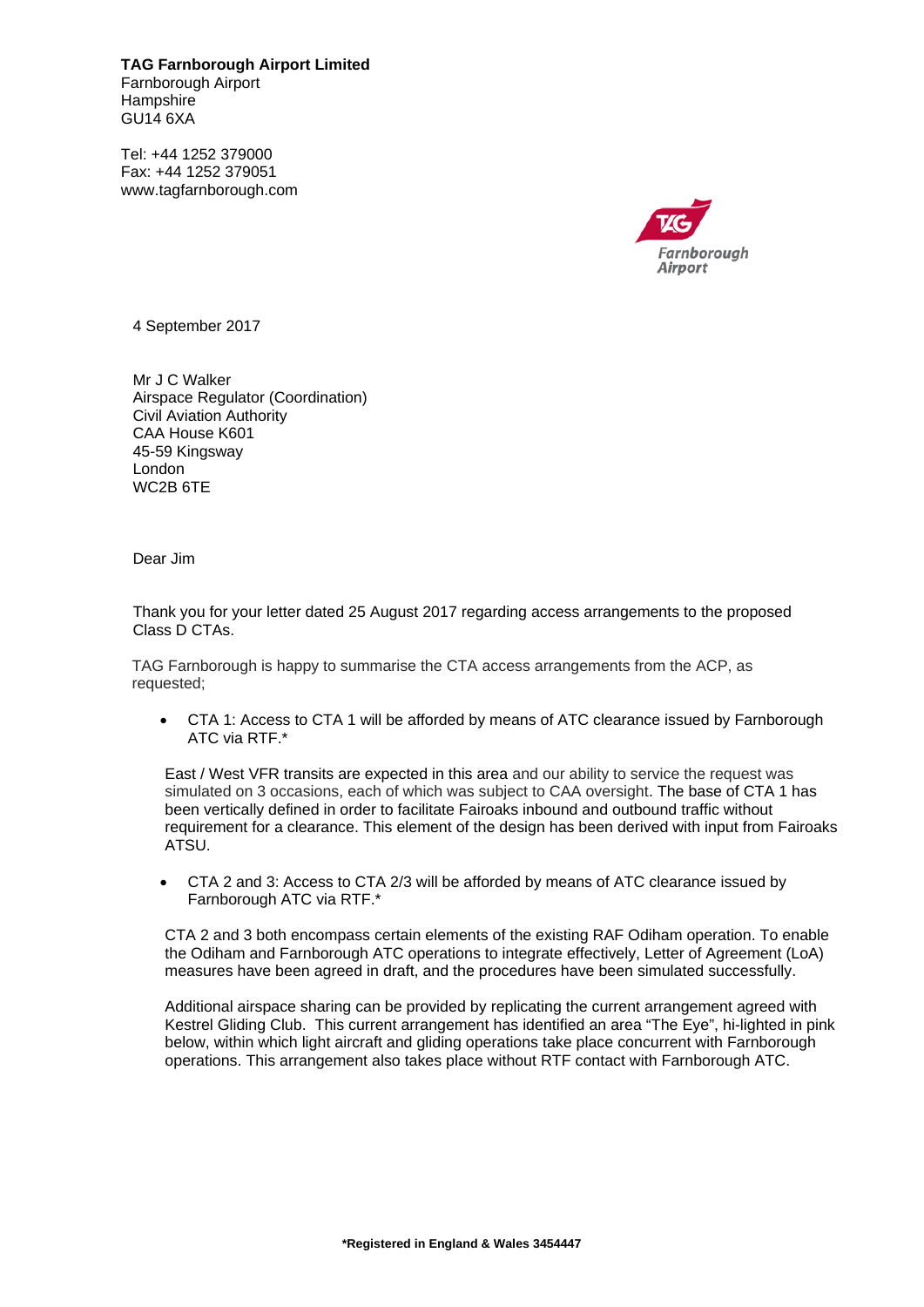

A draft LoA for ACP implementation has been agreed in principle with RAF Odiham and Kestrel Gliding Club which replicates the current arrangement.

This area could provide additional airspace sharing arrangements subject to agreement with RAF Odiham and Kestrel Gliding Club

- CTA 4, 5 and 6: Access to CTA 4, 5 and 6 will be afforded by means of ATC clearance issued by Farnborough ATC via RTF.\* It should be noted that part of CTA 6 is encompassed by "The Eye".
- CTA 7 and 8: Access to CTA 7 and 8 will be afforded by means of ATC clearance issued by Farnborough ATC via RTF.\*

Greater airspace sharing arrangements could be available to GA users who enter into an agreement within which, at times of the day which are more critical to their operation, tactical amendments can be made to the inbound and outbound procedures. There is a potential workload impact for ATC in the amendment of the procedures, however for agreed periods of the day this can be managed tactically. The tactical amendments to inbound and outbound procedures would remain within the consulted-upon flow swathes. The periods can be flexible on a daily basis in order to best meet the requirements of both parties. This access can be further enhanced with aircraft surveillance equipage, currently transponder but in the future ADS-B could also provide a benefit.

 CTA 9: Access to CTA 9 will be afforded by means of ATC clearance issued by Farnborough ATC via RTF.\*

*(\* - There may be occasions when clearance is issued by another ATSU on behalf of Farnborough ATC)*